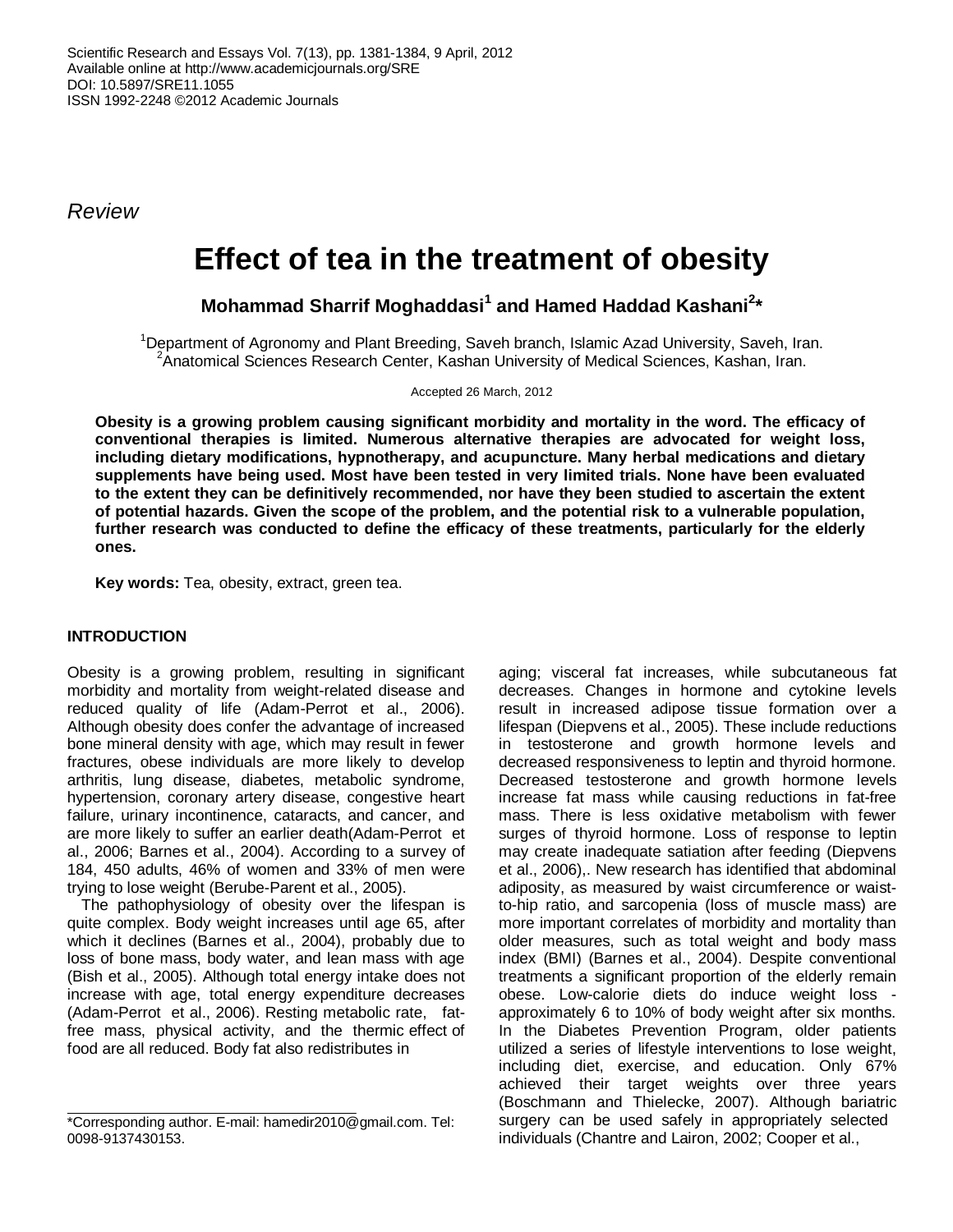2005), the procedure contributes to higher morbidity and mortality in the elderly, and not all elderly individuals qualify for or desire surgical treatment (Cooper et al., 2005). Many individuals use complementary and alternative medicine (CAM) to aid with weight loss. Herbal supplements and diet-based therapies for weight loss are among the 10 most common CAM modalities (Dansinger et al., 2005). The purpose of this article is to outline from the published medical literature how alternative therapies address obesity in the elderly and identify what therapies might be used in the future.

## **TEA IN THE TREATMENT OF OBESITY**

A number of studies have used tea to promote thermogenesis to increase energy expenditure in humans and rodents, indirectly implying tea promotes weight loss (Diepvens et al., 2007). While most of the studies have examined green tea, several have used oolong tea and one examined black tea (Diepvens et al., 2005). Green tea is created when tea leaves are processed soon after collection, oolong tea leaves are left to ferment before processing, and black tea leaves are crushed before fermentation (Dulloo et al., 2000). Tea is believed to induce thermogenesis through actions of polyphenol constituents called catechins, which inhibit the breakdown of norepinephrine. This results in a rise in mitochondrial oxidation and lowered coupling with ATP synthesis, producing heat (Dulloo et al., 1999, 2000). Alternatively, catechins may impair angiogenesis and retard the development of adipose tissue (Han et al., 1999). Several studies in rodents and humans suggest green tea augments thermogenesis and energy expenditure (Dulloo et al., 1999, 2000; Han et al., 1999; Hazzan et al., 2006; Jensen and Powers, 2006; Kao et al., 2000; Kovacs et al., 2004; Komatsu et al., 2003; Nagao et al., 2001). The experiments utilized encapsulated green tea extracts rather consumption as a beverage. While some of the increase in energy expenditure is believed to be related to the caffeine content (Dulloo et al., 2000; Jensen and Powers, 2006), substances other than caffeine are thought to be responsible for much of its effect (Dulloo et al., 1999; Kao et al., 2000; Kovacs et al., 2004). A number of investigations have used extracts with different concentrations of green tea, caffeine, and other components, making it difficult to draw conclusions about which components might be responsible for the observed effects, or how much tea is necessary to induce human weight loss. In one study, on three occasions 10 healthy men (average age 25; average BMI=25) were given either a green tea extract containing 90 mg of the gren tea catechin epigallocatechin gallate (EGCG) and 50 mg caffeine, a capsule of 50 mg caffeine alone, or a placebo.

Mean daily energy expenditure in the 24 h after consumption was higher (6,754 kJ) in individuals

giventhe green tea extract than in subjects given either caffeine alone  $(6,547 \text{ kJ})$  or placebo  $(6,463 \text{ kJ})$   $(p<0.01)$ (Komatsu et al., 2003). Weight loss induced by green tea extracts has been reported in rats and humans. After seven days of treatment, rats given green tea extract lost 15 to 21% more weight compared to baseline and 30 to 41% more weight than rats given a placebo (Hazzan et al., 2006). A human would have to consume 6-12 cups of tea daily to obtain the equivalent dose the rats received (Kao et al., 2000). In a clinical study, 46 women (ages 19- 57; BMI=25-31) were placed on a reduced-calorie diet (60% of expected energy expenditure) and either 1,206.9 mg catechins from green tea or a placebo for 90 days. There were no differences in weight loss, BMI, waist:hip ratio, or fat-free mass between groups (Nagao et al., 2005, 2007). In a controlled trial, 240 Japanese men and women were assigned to consume green tea extract with 583 mg catechins daily (catechin group; n=123) or 96 mg catechins daily (control group; n=117). Greater decreases in weight, BMI, visceral fat area, and waist and hip circumference, as well as improved signs of cardiovascular health – systolic blood pressure and LDL cholesterol – were observed in the high-catechin group compared to the control group (Rumpler et al., 2001). In an uncontrolled investigation, 70 subjects ages 20-69 (BMI 24-32) consumed two capsules of a green tea extract (270 mg EGCG; 475 mg total catechins) while dieting for three months and lost an average of 4.6% of body weight (Roberts et al., 2005). Green tea extracts have also been used to achieve weight maintenance after loss. In one study, 104 subjects ages 18-60 (BMI 25-35) were given a lowcalorie diet (2.1 mJ daily) for four weeks, then three months of a weight maintenance program in which they received a green tea extract (95.46 mg catechins, 17.25 mg caffeine) or a placebo (Sumiyoshi and Kimura, 2006). Although green tea did not affect weight gain overall, a subset of individuals with lower habitual caffeine intake (mean 149 mg/day versus 511 mg/day) experienced 13% less weight regain with green tea compared to placebo (Sumiyoshi and Kimura, 2006). The low-caffeine group who used green tea also demonstrated greater resting energy expenditure through thermogenesis (Shixian et al., 2006). Several studies have examined oolong tea to induce increased energy expenditure (St-Onge, 2005; Varela et al., 2006), but fat mass and weight loss in humans has only been demonstrated when investigators added green tea extract to oolong tea (Villareal et al., 2005; Wing et al., 2004). In one of these studies, 38 non-obese menages 27-46 consumed a diet for two weeks containing 90% of their average energy intake. They were then given a drink containing 340 mL oolong tea daily, supplemented with green tea extract containing 209 mg catechins/100 mL for three months. The supplemented tea drinkers lost only 1.1 kg more than those in the control group  $(p<0.05)$ (Villareal et al., 2005). In mice, a supplement of oolong tea prevented weight gain in mice fed a high-fat diet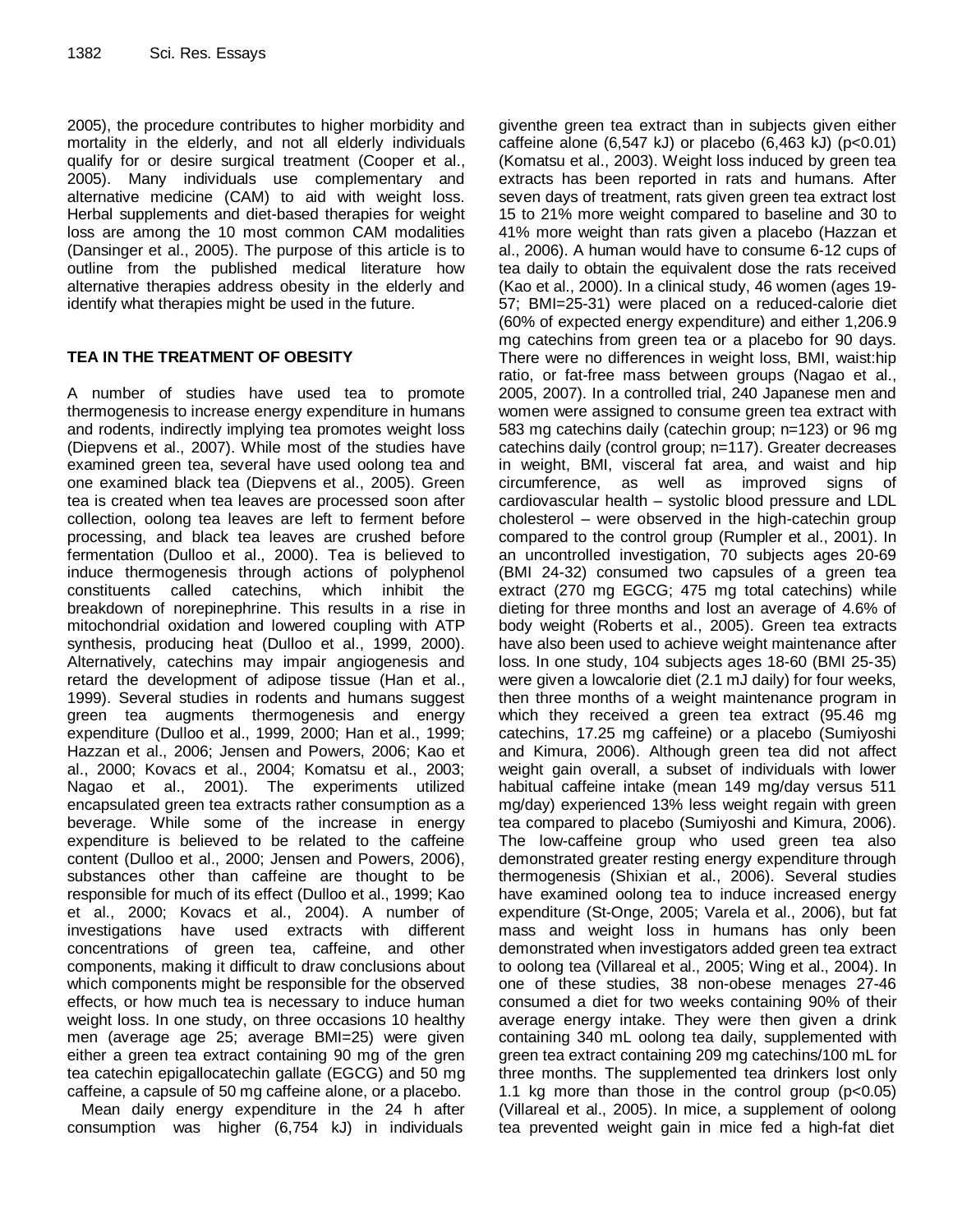(Westerterp-Plantenga et al., 2005). Although no published study has found black tea induces weight loss, one study demonstrated increased metabolic rate after consumption of black tea combined with other substances. Sixteen men and women (ages 21-55; BMI 20-30) took an extract consisting of 600 mg black tea (20% caffeine) in addition to guarana (*Paullinia cupana*; a source of caffeine), ginger, dill weed, vitamin C, and rutin (a plant polyphenol) or a placebo (Westerterp-Plantenga et al., 2006). One hour after ingestion, resting metabolic rate increased by  $77.19$  (kcal/24 h) ( $p<0.02$ ) in the group receiving the supplement but not in the placebo group.[32]

Recent data from human studies indicate that the consumption of green tea and green tea extracts may help reduce body weight, mainly body fat, by increasing postprandial thermogenesis and fat oxidation. In a randomized, double-blind, placebo-controlled, cross-over pilot study, six overweight men were given 300 mg EGCG per day for two days. Fasting and postprandial changes in energy expenditure and substrate oxidation were assessed. Resting energy expenditure did not differ significantly between EGCG and placebo treatments, although during the first postprandial monitoring phase, respiratory quotient values were significantly lower with EGCG treatment compared to the placebo. These findings suggest that EGCG alone has the potential to increase fat oxidation in men and may thereby contribute to the antiobesity effects of green tea. However, more studies with a greater sample size and a broader range of age and body mass index are needed to define the optimal dose (Zamboni et al., 2005).

#### **CONCLUSION**

Laboratory studies showed the health effects of tea. As the human clinical evidence is still limited, future research needs to define the actual magnitude of health benefits,establishes the safe range of tea consumption associated with these benefits, and elucidates the mechanisms of action. Further research should focus on the pharmacological and clinical effects of green tea and its mechanisms of action.

#### **REFERENCES**

- Adam-Perrot A, Clifton P, Brouns F (2006). Lowcarbohydrate diets: nutritional and physiological aspects. Obes Rev., 7: 49-58.
- Barnes PM, Powell-Griner E, McFann K, Nahin RL (2004). Complementary and alternative medicine use among adults: United States, 2002. Adv. Data, 343: 1-19.
- Berube-Parent S, Pelletier C, Dore J, Tremblay A (2005). Effects of encapsulated green tea and Guarana extracts containing a mixture of epigallocatechin-3- gallate and caffeine on 24 h energy expenditure and fat oxidation in men. Br J. Nutr., 94: 432-436.
- Bish CL, Blanck HM, Serdula MK, Marcus M, Kohl HW 3rd, Khan LK (2005). Diet and physical activity behaviors among Americans trying to lose weight: 2000 Behavioral Risk Factor Surveillance System.

Obes. Res., 13: 596-607.

- Boschmann M, Thielecke F (2007). The effects of epigallocatechin-3 gallate on thermogenesis and fat oxidation in obese men: a pilot study. J. Am. Coll. Nutr., 26(4): 389S-395S.
- Chantre P, Lairon D (2002). Recent findings of gren tea extract AR25 (Exolise) and its activity for the treatment of obesity. Phytomedicine, 9: 3-8.
- Cooper R, Morre DJ, Morre DM (2005). Medicinal benefits of green tea: Part I. Review of noncancer health benefits. J Altern. Complement Med., 11: 521 528.
- Dansinger ML, Gleason JA, Griffith JL (2005). Comparison of the Atkins, Ornish, Weight Watchers, and Zone diets for weight loss and heart disease risk reduction: a randomized trial. JAMA, 293: 43-
- Diepvens K, Kovacs EM, Vogels N (2006). Metabolic effects of green tea and of phases of weight loss. Physiol Behav., 87: 185-191.
- Diepvens K, Klaas RW, Westerterp-Plantenga MS (2007). Obesity and thermogenesis related to the consumption of caffeine, ephedrine, capsaicin and green tea. Am. J. Physiol. Regul. Integr. Comp. Physiol., 292: R77–R85.
- Diepvens K, Kovacs EMR, Nijs IMT, Vogels N, Westerterp-Plantenga MS (2005). Effect of green tea on resting energy expenditure and substrate oxidation during weight loss in overweight females. Br. J. Nutr., 94: 1026-1034.
- Dulloo AG, Seydoux J, Girardier L (2000). Green tea and thermogenesis: interactions between catechinpolyphenols, caffeine and sympathetic activity. Int. J. Obes. Relat. Metab. Disord., 24: 252-258.
- Dulloo AG, Duret C, Rohrer D (1999). Efficacy of a green tea extract rich in catechin polyphenols and caffeine in increasing 24-h energy expenditure and fat oxidation in humans. Am. J. Clin. Nutr., 70: 1040-1045.
- Han LK, Takaku T, Li J (1999). Anti-obesity action of oolong tea. Int. J. Obes. Relat. Metab. Disord., 23: 98- 105.
- Hazzan D, Chin EH, Steinhagen E (2006). Laparoscopic bariatric surgery can be safe for treatment of morbid obesity in patients older than 60 years. Surg. Obes. Relat. Dis., 2: 613-616.
- Jensen GL, Powers JS (2006). Malnutrition. In: Pompei P, ed. *Geriatrics Review Syllabus*. 6th ed. New York, NY: Am. Geriatrics Soc., pp. 174-180.
- Kao YH, Hiipakka RA, Liao S (2000). Modulation of endocrine systems and food intake by green tea epigallocatechin gallate. Endocrinology, 141: 980- 987.
- Kovacs EM, Lejeune MP, Nijs I, Westerterp- Plantenga MS (2004). Effects of green tea on weight maintenance after body-weight loss. Br. J. Nutr., 91: 431-437.
- Komatsu T, Nakamori M, Komatsu K (2003). Oolong tea increases energy metabolism in Japanese females. J. Med. Invest., 50: 170- 175.
- Nagao T, Hase T, Tokimitsu I (2007). A green tea extract high in catechins reduces body fat and cardiovascular risks in humans. Obes. (Silver Spring), 15: 1473-1483.
- Nagao T, Komine Y, Soga S *(*2005). Ingestion of a tea rich in catechins leads to a reduction in body fat and malondialdehyde-modified LDL in men. Am. J. Clin. Nutr., 81: 122-129.
- Nagao T, Meguro S, Soga S (2001). Tea catechins suppress accumulation of body fat in humans. J. Oleo. Sci., 50:717-728.
- Rumpler W, Seale J, Clevidence B (2001). Oolong tea increases metabolic rate and fat oxidation in men. J. Nutr. 131: 2848-2852.
- Roberts AT, de Jonge-Levitan L, Parker CC, Greenway F (2005). The effect of an herbal supplement containing black tea and caffeine on metabolic parameters in humans. Altern. Med. Rev., 10:321- 325.
- Sumiyoshi M, Kimura Y (2006). Low molecular weight chitosan inhibits obesity induced by feeding a high-fat diet long-term in mice. J. Pharm. Pharmacol., 58: 201-207.
- Shixian Q, VanCrey B, Shi J (2006). Green tea extract thermogenesisinduced weight loss by epigallocatechin gallate inhibition of catechol Omethyltransferase. J. Med. Food, 9: 451-458.
- St-Onge MP (2005). Dietary fats, teas, dairy, and nuts: potential functional foods for weight control? Am. J. Clin. Nutr., 81: 7-15.
- Varela JE, Wilson SE, Nguyen NT (2006). Outcomes of bariatric surgery in the elderly. Am. Surg., 72: 865- 869.
- Villareal DT, 1. Apovian CM, Kushner RF (2005). Obesity in older